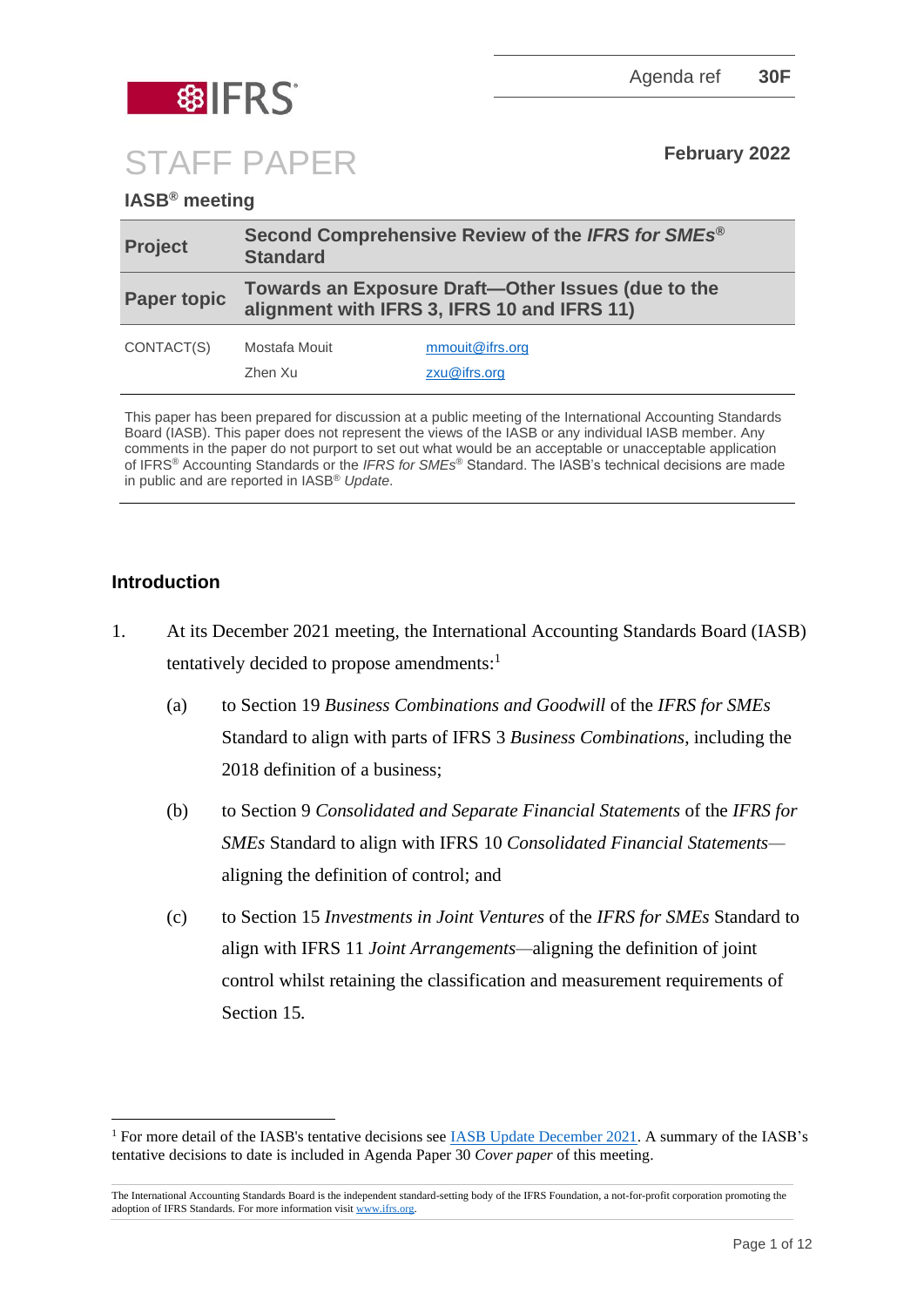- 2. Following the IASB's tentative decisions in paragraph [1](#page-0-0) of this paper, the staff have identified other issues that may require amendments to the *IFRS for SMEs* Standard due to the alignment with IFRS 3, IFRS 10 and IFRS 11, particularly:
	- (a) step-disposals that result in loss of control (paragraph 25(b) of IFRS 10);
	- (b) changes in a parent's ownership interests in a subsidiary without losing control (paragraph 23 of IFRS 10); and
	- (c) a party that participates in, but does not have joint control of, a joint arrangement (paragraphs 23 and 25 of IFRS 11).
- 3. In this paper, the term SMEs refers to small and medium-sized entities that are eligible to apply the *IFRS for SMEs* Standard.

#### **Purpose of the paper**

- 4. The purpose of this paper is to ask the IASB to decide whether to propose amendments to the *IFRS for SMEs* Standard to align the Standard with:
	- (a) requirements of IFRS 10 for:
		- (i) step-disposals that result in loss of control as set out in paragraph  $25(b)$ of IFRS 10; and
		- (ii) changes in a parent's ownership interests in a subsidiary without losing control as set out in paragraph 23 of IFRS 10; and
	- (b) requirements of IFRS 11 for a party that participates in, but does not have joint control of, a joint arrangement (paragraphs 23 and 25 of IFRS 11).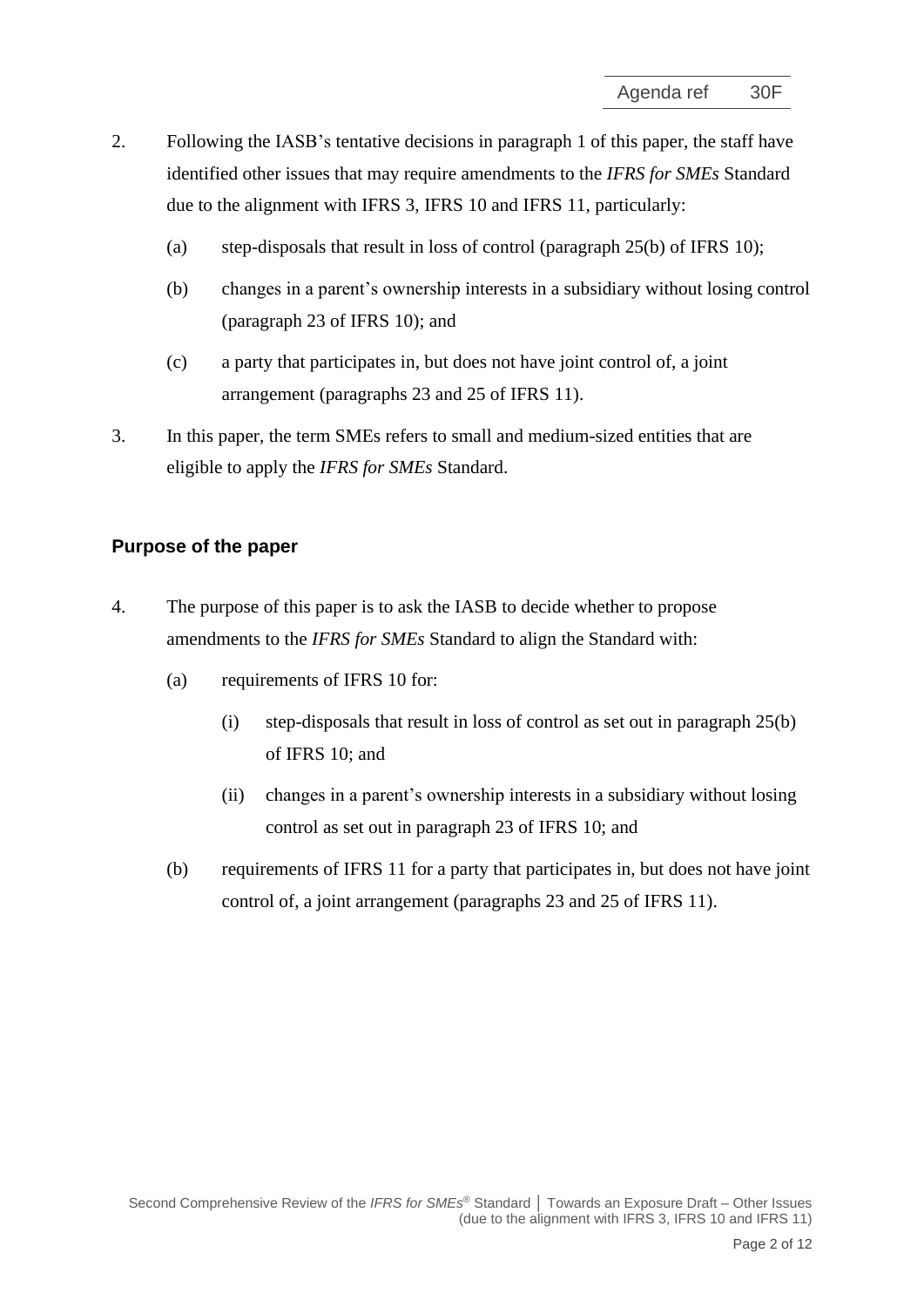#### **Summary of staff recommendations**

- 5. The staff recommend the IASB:
	- (a) propose amendments to Section 9 of the *IFRS for SMEs* Standard to align with the requirements:
		- (i) for step-disposals that result in loss of control as set out in paragraph 25(b) of IFRS 10—an SME would measure any retained interest at fair value when control is lost; and
		- (ii) for changes in a parent's ownership interests in a subsidiary without losing control as set out in paragraph 23 of IFRS 10—such changes are equity transactions (ie transactions with owners in their capacity as owners).
	- (b) propose amendments to Section 15 of the *IFRS for SMEs* Standard to align with the requirements set out in paragraphs 23 and 25 of IFRS 11—so that paragraph 15.18 of the *IFRS for SMEs* Standard would require a party to a joint arrangement, that does not have joint control, to account for its interest in the joint arrangement in accordance with the classification of the joint arrangement—and ask for further views in the *Invitation to Comment* of the Exposure Draft proposing amendments to the *IFRS for SMEs* Standard.

#### **Step-disposals that result in loss of control**<sup>2</sup>

6. Applying paragraph 9.19 of the *IFRS for SMEs* Standard, when a parent ceases to control a subsidiary but retains an investment in the former subsidiary, the carrying amount of the investment at the date that the entity ceases to be a subsidiary is regarded as the cost on initial measurement of financial asset (the retained investment), which is accounted for either:

<sup>&</sup>lt;sup>2</sup> A small number of stakeholders (through the feedback from comment letters) who supported introducing the requirements for the accounting for step acquisitions as set out in the IFRS 3, also suggested the IASB consider including the requirements of step disposals.

Second Comprehensive Review of the *IFRS for SMEs* ® Standard **│** Towards an Exposure Draft – Other Issues (due to the alignment with IFRS 3, IFRS 10 and IFRS 11)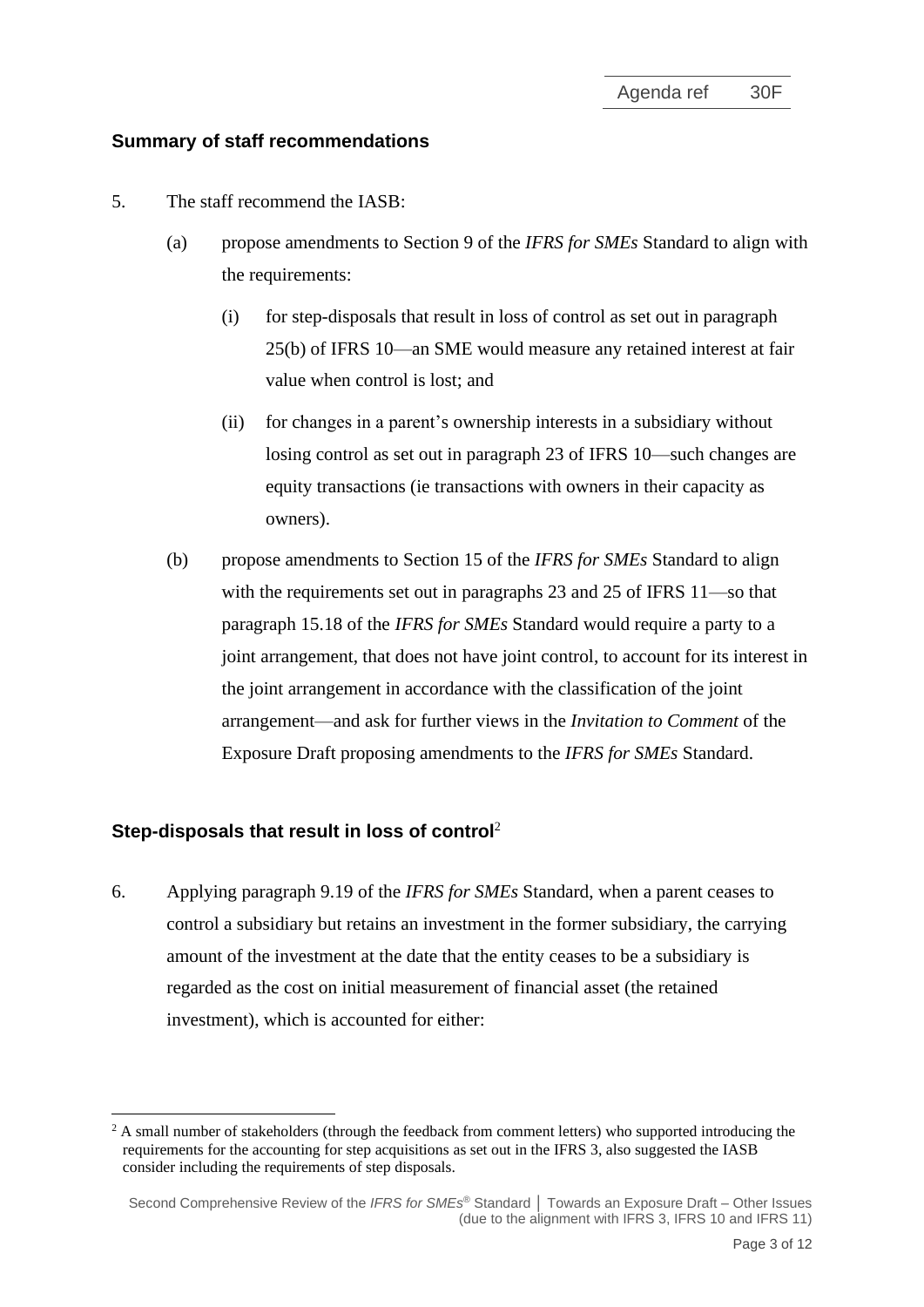- (a) as a financial asset in aclcordance with Section 11 *Basic Financial Instruments*  or Section 12 *Other Financial Instrument Issues* of the *IFRS for SMEs* Standard; or
- (b) as investments in an associate or joint venture, in which case Section 14 *Investments in Associates* or Section 15 of the *IFRS for SMEs* Standard applies.<sup>3</sup>
- 7. In contrast applying IFRS 10, the retained investment is measured at fair value. That measurement will be regarded as the fair value on initial recognition of a financial asset in accordance with IFRS 9 *Financial Instruments*, or the cost on initial recognition of an investment in an associate or a joint venture, if applicable.<sup>4</sup>
- 8. Paragraph BCZ182 of the Basis for Conclusions on IFRS 10 explains the IASB's decision that any investment the parent has in the former subsidiary after control is lost should be measured at fair value at the date that control is lost and that any resulting gain or loss should be recognised in profit or loss. The IASB reasoned that:
	- (a) measuring the investment at fair value reflected the IASB's view that the loss of control of a subsidiary is a significant economic event;
	- (b) the parent-subsidiary relationship ceases to exist and an investor-investee relationship begins that differs significantly from the former parent-subsidiary relationship; and
	- (c) therefore, the new investor-investee relationship is recognised and measured initially at the date when control is lost.<sup>5</sup>
- 9. Paragraph 14.8(i)(ii) of the *IFRS for SMEs* Standard states that in discontinuing the equity method:

…An investor shall cease using the equity method from the date that significant influence ceases:

(ii) if an investor loses significant influence over an associate as a result of a full or partial disposal, it shall derecognise that associate and recognise in profit or loss the difference

<sup>3</sup> Paragraph 9.19 of the *IFRS for SMEs* Standard.

<sup>4</sup> Paragraph 25(b) of IFRS 10.

<sup>5</sup> Paragraph BCZ182 of the Basis for Conclusions on IFRS 10.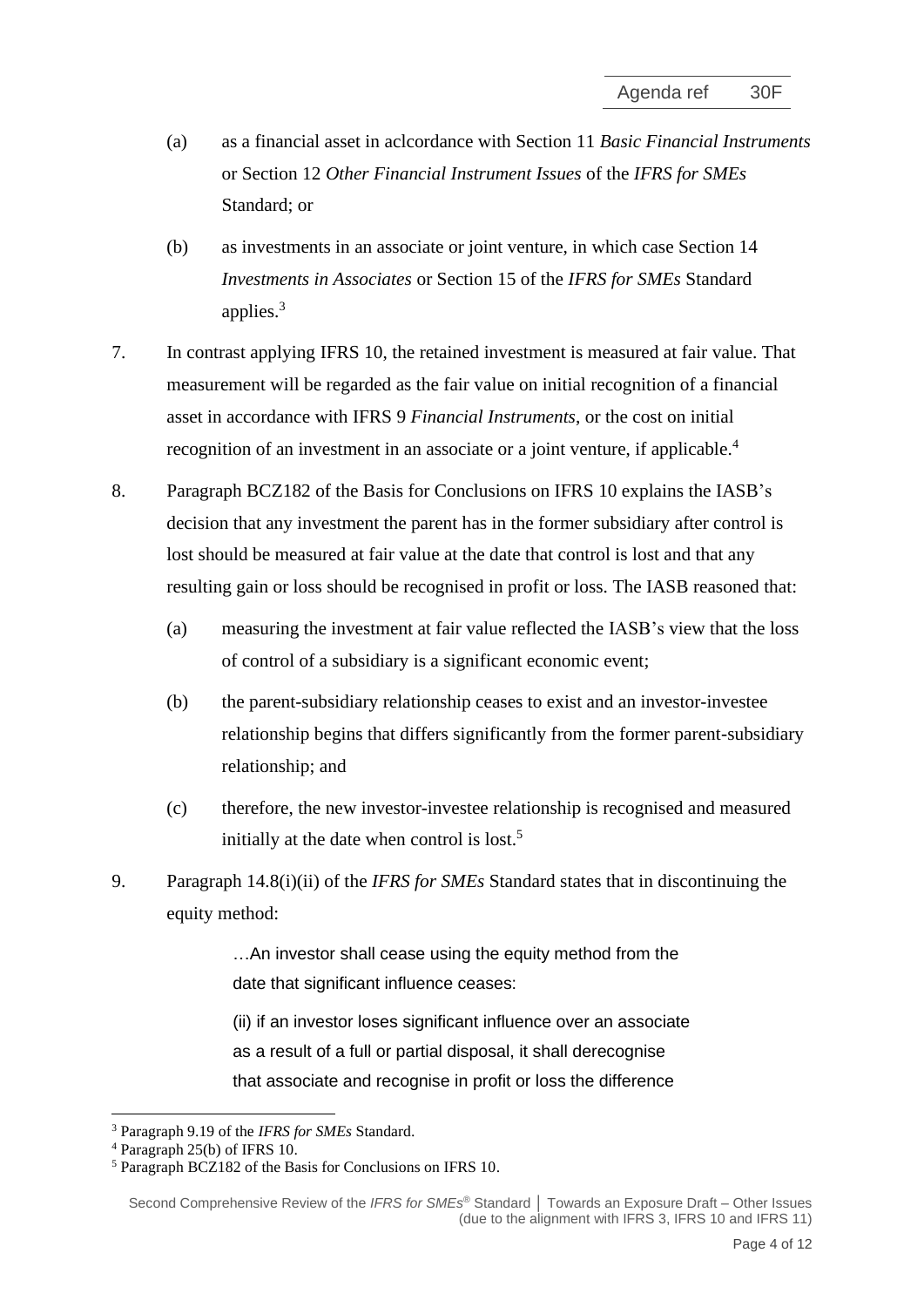between, on the one hand, the sum of the proceeds received plus *the fair value of any retained interest* and, on the other hand, the carrying amount of the investment in the associate at the date significant influence is lost. Thereafter, the investor shall account for any *retained interest* using [Section](https://eifrs.ifrs.org/eifrs/ViewContent?collection=IFRS_for_SMEs&fn=SMES_CHK_CHAPTER.html&scrollTo=IFRS_FOR_SMES_Section11) 11 and [Section 12](https://eifrs.ifrs.org/eifrs/ViewContent?collection=IFRS_for_SMEs&fn=SMES_CHK_CHAPTER.html&scrollTo=IFRS_FOR_SMES_Section12), as appropriate.<sup>6</sup>

- 10. The staff think that consistent with the reporting entity concept (the reporting entity notion) and considering that the IASB tentatively decided to propose aligning Section 2 of the *IFRS for SMEs* Standard with the 2018 *Conceptual Framework*, an SME should measure any retained investment the parent has in the former subsidiary after control is lost at fair value at the date that control is lost (as reasoned by the IASB—it is a significant economic event). The staff note that measuring the retained investment at fair value at the date that control is lost creates accounting symmetry with the measurement requirements set out in paragraph 14.8(i)(ii) of the *IFRS for SMEs* Standard (when an investor loses significant influence over an associate as a result of partial disposal).
- 11. The staff also think that not aligning Section 9 with the requirements for step-disposals that result in loss of control as set out in paragraph 25(b) of IFRS 10 could be perceived as inconsistent with:
	- (a) paragraph 14.8(i)(i) of the *IFRS for SMEs* Standard—an SME is required to measure previously held equity interests at fair value and recognise the resulting gain or loss, if any, in profit or loss (ie if an investor ceases using the equity method from the date that significant influence has been lost, and the associate becomes a subsidiary); and
	- (b) the IASB tentative decision, at its December 2021 meeting, to propose amendments to Section 19 to introduce requirements for an acquisition achieved in stages (step acquisitions) as set out in IFRS 3—such that an SME would be required to:

<sup>6</sup> Paragraph 14.8 of the *IFRS for SMEs* Standard.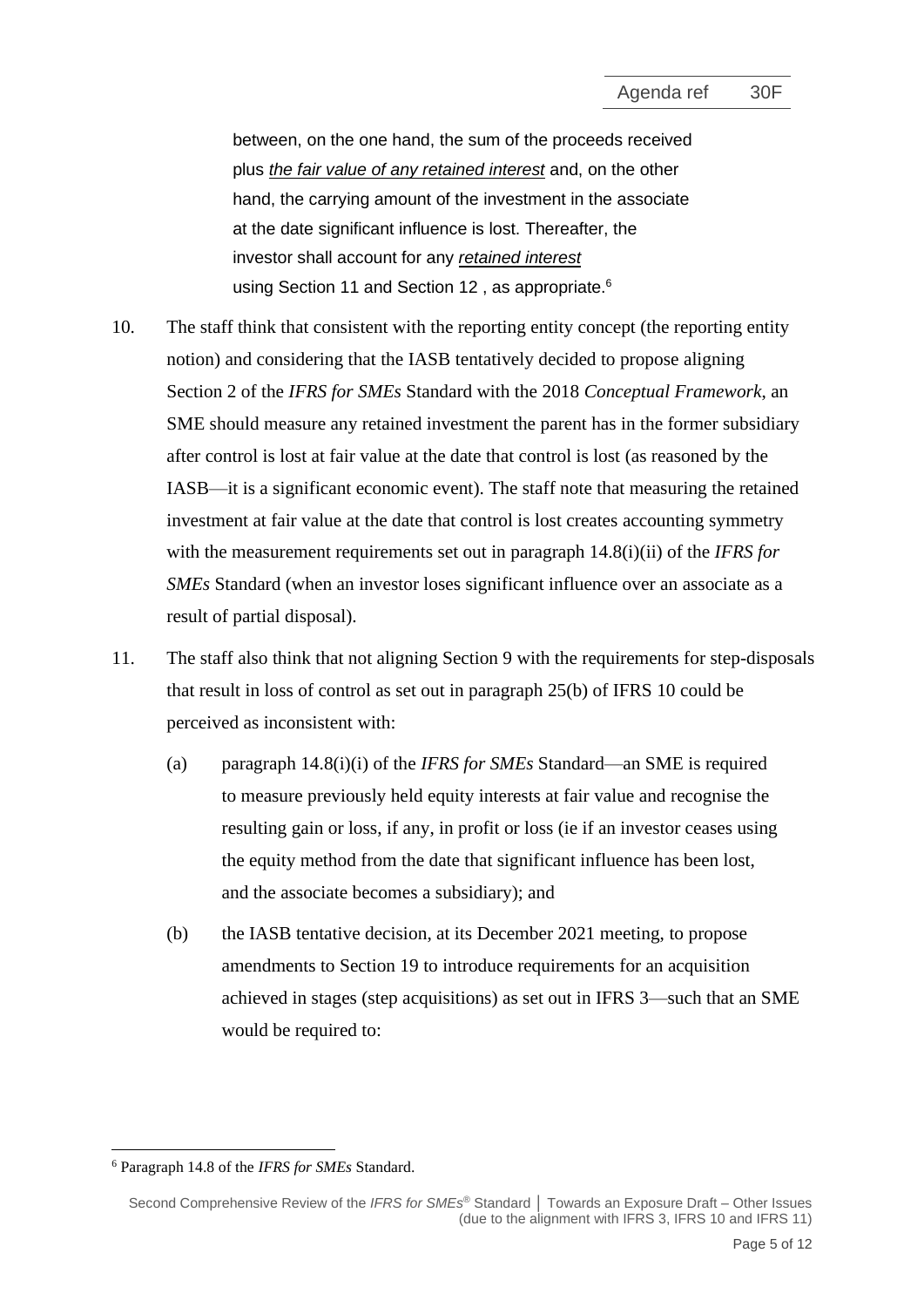- (i) measure the fair value of assets and liabilities acquired at the acquisition date, thereby determining the amount of goodwill at the acquisition date; and
- (ii) remeasure its previously held equity interest in the acquiree at its [acquisition-date](https://eifrs.ifrs.org/eifrs/ViewContent?collection=2021_Annotated_Required_Standards&fn=IFRS03_APPA.html&scrollTo=IFRS03_APPA__IFRS03_P0298) [fair value](https://eifrs.ifrs.org/eifrs/ViewContent?collection=2021_Annotated_Required_Standards&fn=IFRS03_APPA.html&scrollTo=IFRS03_APPA__IFRS03_P0309) and recognise the resulting gain or loss in profit or loss.

# **Changes in a parent's ownership interests in a subsidiary without losing control**

- 12. Section 9 of the *IFRS for SMEs* Standard does not provide requirements for changes in a [parent's](https://eifrs.ifrs.org/eifrs/ViewContent?collection=2021_Annotated_Required_Standards&fn=IFRS10_APPA.html&scrollTo=IFRS10_APPA__IFRS10_P0174) ownership interest in a [subsidiary](https://eifrs.ifrs.org/eifrs/ViewContent?collection=2021_Annotated_Required_Standards&fn=IFRS10_APPA.html&scrollTo=IFRS10_APPA__IFRS10_P0188) that do not result in the parent losing [control](https://eifrs.ifrs.org/eifrs/ViewContent?collection=2021_Annotated_Required_Standards&fn=IFRS10_APPA.html&scrollTo=IFRS10_APPA__IFRS10_P0160) of the subsidiary.
- 13. Paragraph 23 of the IFRS 10 states that changes in a [parent's](https://eifrs.ifrs.org/eifrs/ViewContent?collection=2021_Annotated_Required_Standards&fn=IFRS10_APPA.html&scrollTo=IFRS10_APPA__IFRS10_P0174) ownership interest in a [subsidiary](https://eifrs.ifrs.org/eifrs/ViewContent?collection=2021_Annotated_Required_Standards&fn=IFRS10_APPA.html&scrollTo=IFRS10_APPA__IFRS10_P0188) that do not result in the parent losing [control](https://eifrs.ifrs.org/eifrs/ViewContent?collection=2021_Annotated_Required_Standards&fn=IFRS10_APPA.html&scrollTo=IFRS10_APPA__IFRS10_P0160) of the subsidiary are equity transactions (ie transactions with owners in their capacity as owners).
- 14. The IASB reasoned that:  $78$ 
	- (a) after control of an entity is obtained, changes in a parent's ownership interest that do not result in a loss of control are equity transactions (ie transactions with owners in their capacity as owners).
	- (b) no change in the carrying amounts of the subsidiary's assets (including goodwill) or liabilities should be recognised as a result of such transactions. Otherwise, it could be viewed as inconsistent with the IASB's decision in IFRS 3 that obtaining control in a business combination is a significant economic event. In other words, subsequent transactions with owners should not affect the measurement of those assets and liabilities.
- 15. The IASB reached this conclusion because it believed that the approach adopted was consistent with its previous decision that non-controlling interests being presented in

<sup>7</sup> Paragraph BCZ168 of the Basis for Conclusions on IFRS 10.

<sup>8</sup> Paragraph BCZ173 of the Basis for Conclusions on IFRS 10.

Second Comprehensive Review of the *IFRS for SMEs* ® Standard **│** Towards an Exposure Draft – Other Issues (due to the alignment with IFRS 3, IFRS 10 and IFRS 11)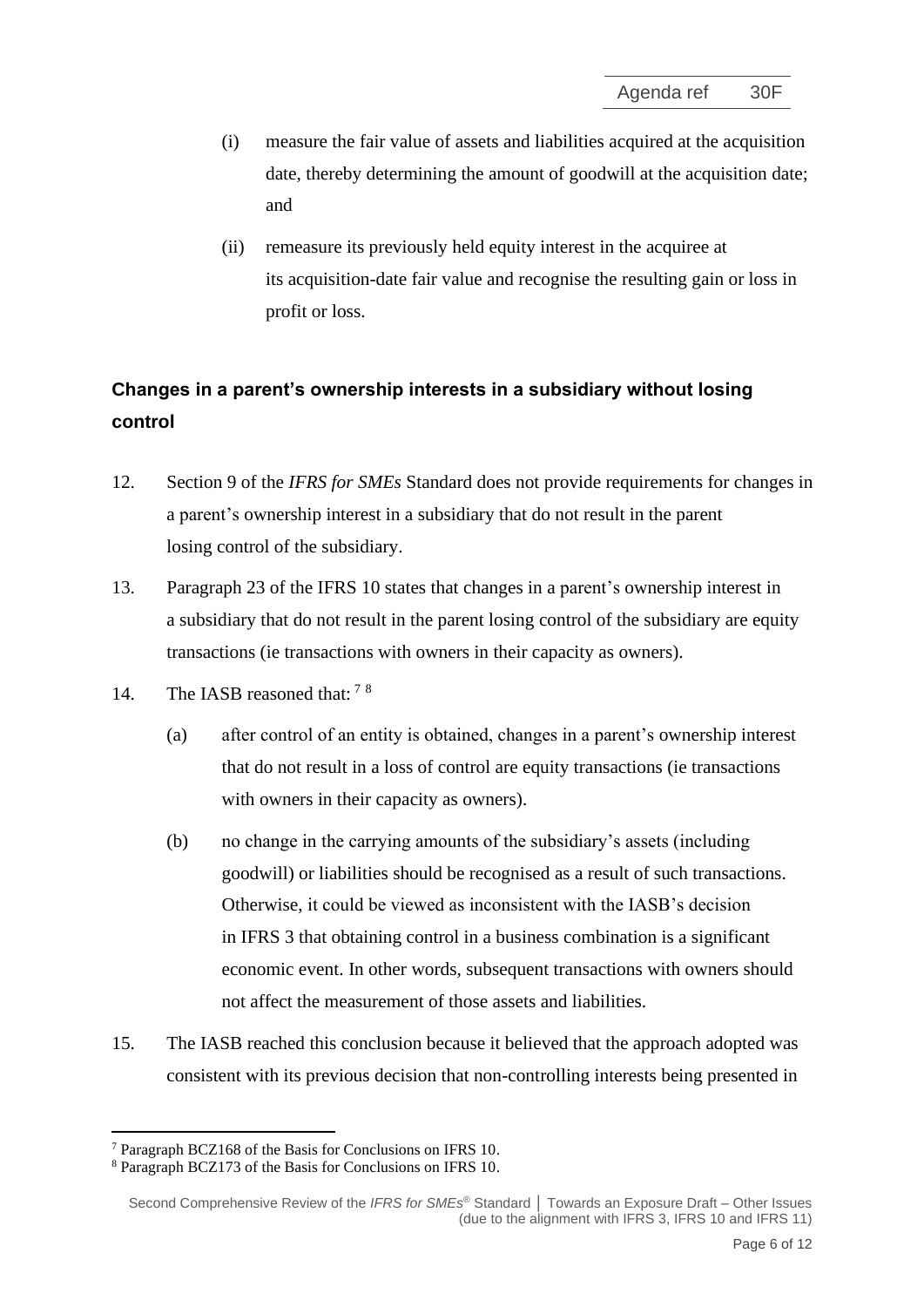the consolidated statement of financial position within equity, and as a separate component of equity (noting that the accounting for such changes, as equity transactions, was a consequence of classifying non-controlling interests as equity).<sup>9</sup> The IASB also reasoned that the parent already controls the assets of the business, although it must share the income from those assets with the non-controlling interests. For example, by acquiring the non-controlling interests the parent is obtaining the rights to some, or all, of the income to which the non-controlling interests previously had rights. Generally, the wealth-generating ability of those assets is unaffected by the acquisition of the non-controlling interests. That is to say, the parent is not investing in more or new assets. It is acquiring more rights to the income from the assets it already controls.<sup>10</sup>

- 16. The staff believe that aligning Section 9 with the requirements for changes in a parent's ownership interests in a subsidiary without losing control as set out in paragraph 23 of the IFRS 10 is consistent with the IASB tentative decision to align the *IFRS for SMEs* Standard with IFRS 3 and IFRS 10.
- 17. The staff also think that aligning Section 9 with such requirements may not add incremental costs for SMEs (for example, as it would require no remeasurement to the carrying amounts of the subsidiary's assets (including goodwill) or liabilities as a result of such transactions). In contrast, it is expected to provide users of SMEs' financial statements with an improved understanding of the subsequent transactions with owners after control of an entity is obtained. The staff, therefore, conclude that the benefits of aligning the *IFRS for SMEs* Standard with such requirements, as recommended in this paper, will outweigh any related costs.

## **A party to a joint arrangement that does not have joint control**

18. Section 15 of the *IFRS for SMEs* Standard includes requirements on how a party in a joint arrangement that does not have joint control accounts for that interest. Particularly, paragraph 15.18 of the *IFRS for SMEs* Standard states:

<sup>9</sup> Paragraphs BCZ156–BCZ159 and BCZ169–BCZ170 of the Basis for Conclusions on IFRS 10.

<sup>&</sup>lt;sup>10</sup> Paragraph BCZ174 of the Basis for Conclusions on IFRS 10.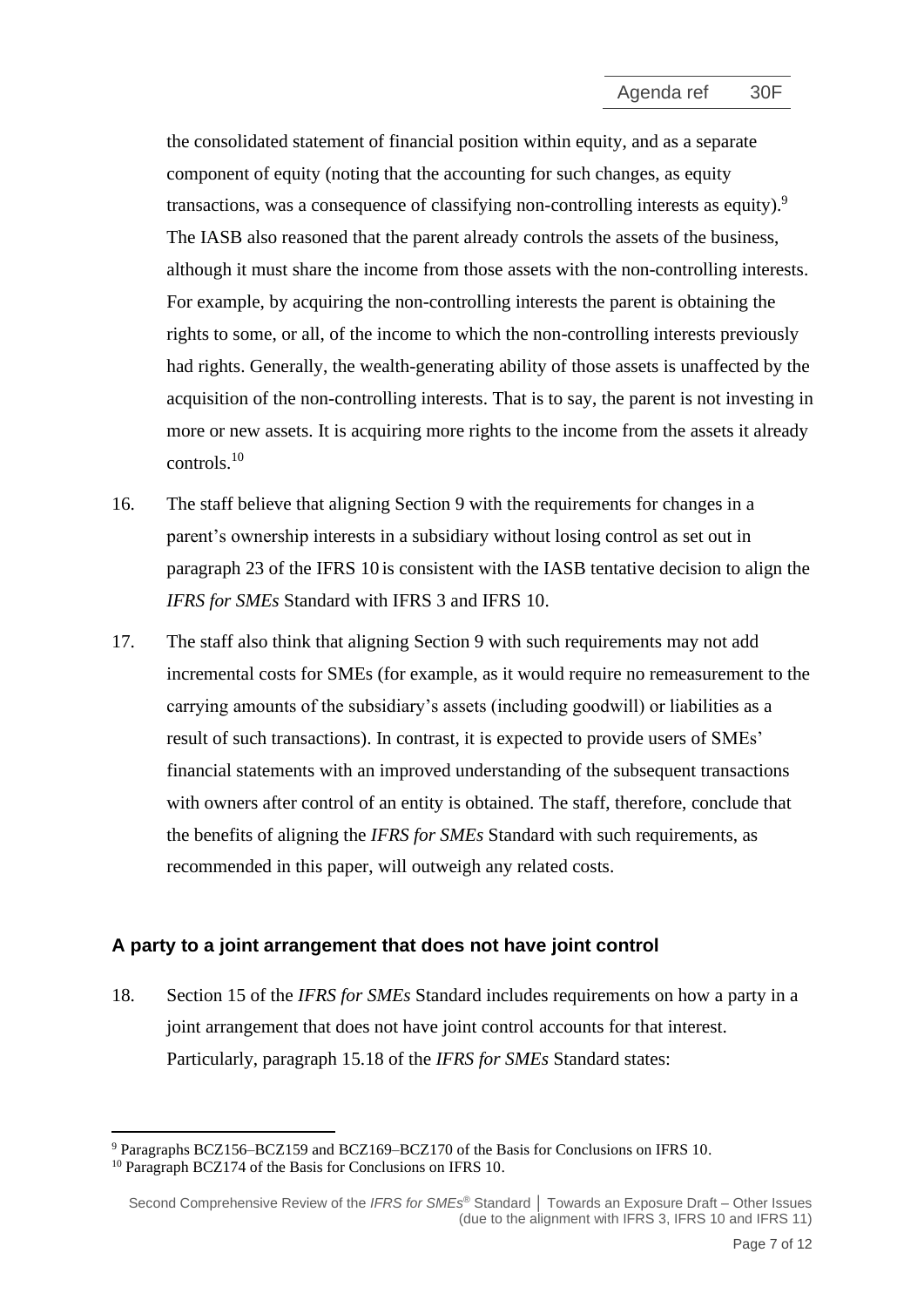An investor in a joint venture<sup>11</sup> that does not have joint control shall account for that investment in accordance with Section 11 *Basic Financial Instruments*, Section 12 *Other Financial Instrument Issues* or, if it has significant influence in the joint venture, Section 14 *Investments in Associates*.

- 19. Paragraph 15.18 of the *IFRS for SMEs* Standard was aligned with paragraph 51 of IAS 31 *Interests in Joint Ventures* which has been superseded by IFRS 11.
- 20. Paragraph 51 of IAS 31 was replaced by paragraphs 23 and 25 of IFRS 11:
	- (a) paragraph 23 of IFRS 11 states:

A party that participates in, but does not have joint control of, *a joint operation shall also account for its interest in the arrangement in accordance with paragraphs 20–22 if that party has rights to the assets, and obligations for the liabilities, relating to the joint operation*. If a party that participates in, but does not have joint control of, a joint operation does not have rights to the assets, and obligations for the liabilities, relating to that joint operation, it shall account for its interest in the joint operation in accordance with the IFRSs applicable to that interest.

(b) paragraph 25 of IFRS 11 states:

A party that participates in, but does not have joint control of, a joint venture shall account for its interest in the arrangement in accordance with IFRS 9 *Financial Instruments*, unless it has significant influence over the joint venture, in which case it shall account for it in accordance with IAS 28 (as amended in 2011).

21. The effect of paragraphs 23 and 25 of IFRS 11 is to require a party to a joint arrangement that does not have joint control to account for its interest in the joint

<sup>&</sup>lt;sup>11</sup> Glossary of terms of the *IFRS for SMEs* Standard defines a joint venture as a contractual arrangement whereby two or more parties undertake an economic activity that is subject to joint control. In contrast, IFRS 11 *Joint Arrangements* defines an arrangement of which two or more parties that have joint control as a joint arrangement. Joint venture is also used in IFRS 11 as one of the two classifications of joint arrangements. To avoid confusion, this section of this paper "a party to a joint arrangement that does not have joint control" uses joint arrangement, as a contractual arrangement whereby two or more parties undertake an economic activity that is subject to joint control, unless otherwise indicated.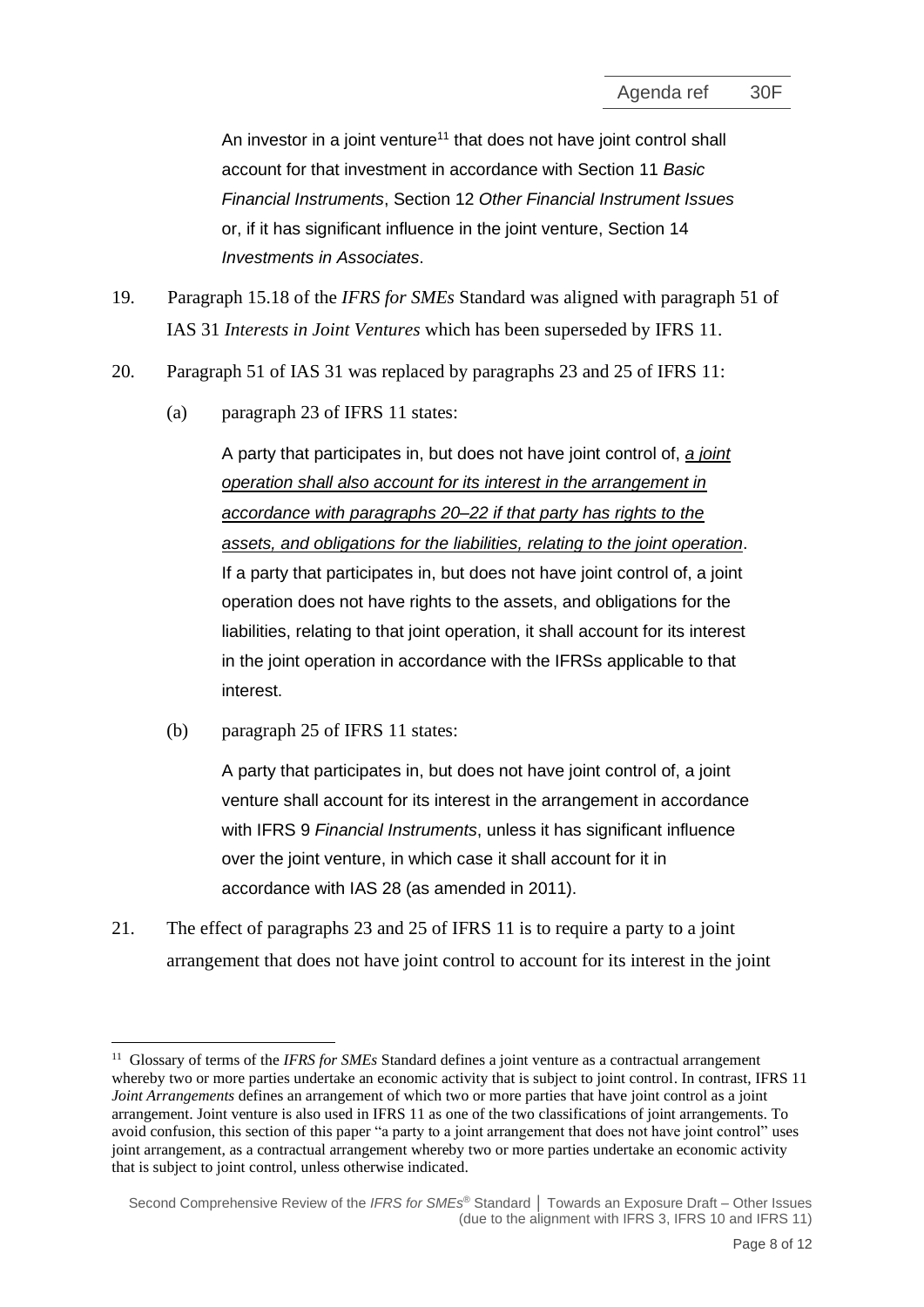arrangement in accordance with the classification of the joint arrangement, ie joint operation or joint venture.

- 22. Paragraph BC49 of the Basis for Conclusions on IFRS 11 explains that the IASB concluded that, even though those parties are not joint operators, they do have rights and obligations for the assets, liabilities, revenues and expenses relating to the joint operation, which they should recognise in accordance with the terms of the contractual arrangement. IFRS 11 carried forward the requirements for a party to a joint venture that does not have joint control from paragraph 51 of IAS 31—which was aligned with paragraph 15.18 of the *IFRS for SMEs* Standard.
- 23. At its December 2021 meeting, the IASB tentatively decided to retain the classification requirements of joint arrangements in Section 15 of the *IFRS for SMEs* Standard. An SME classifies joint arrangements as 'jointly controlled operations', 'jointly controlled assets' or 'jointly controlled entities'.
- 24. In considering whether to align the *IFRS for SMEs* Standard with IFRS Accounting Standards the staff think the IASB could consider two alternative approaches:
	- (a) propose amending paragraph 15.18 of the *IFRS for SMEs* Standard to align with the requirements set out in paragraphs 23 and 25 of IFRS 11 (Approach 1); or
	- (b) retain unchanged paragraph 15.18 of the *IFRS for SMEs* Standard (Approach 2).

#### *Approach 1*

<span id="page-8-0"></span>25. A party (an SME) that does not have joint control but is a party to a jointly controlled operation or a jointly controlled asset (applying the classification requirements of Section 15 of the *IFRS for SMEs* Standard) might have the rights to the assets and obligations for the liabilities. However, if paragraph 15.18 of the *IFRS for SMEs* Standard is retained unchanged an SME would recognise a financial asset or an investment in an associate. The staff do not think, consistent with paragraph BC49 of the Basis for Conclusions on IFRS 11, this outcome is a faithful representation of the party's interest in the joint arrangement if the party has the rights to the assets and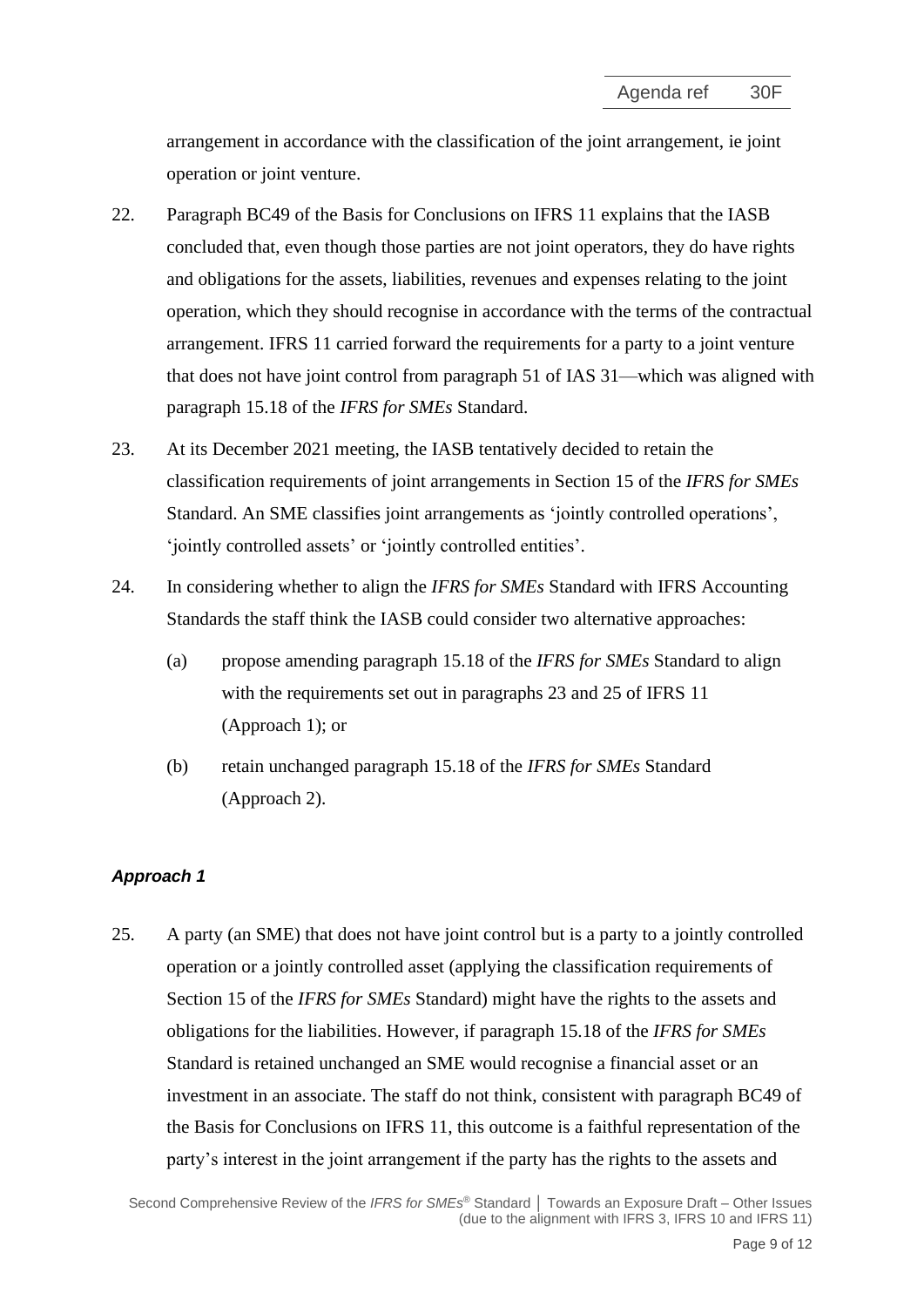obligations for the liabilities relating to the jointly controlled operation or the jointly controlled asset.

- 26. Therefore, the staff think it would be an improvement to the financial information provided applying Section 15 if the IASB proposed to align with IFRS 11 the accounting of an interest in a joint arrangement, for a party to a joint arrangement that does not have joint control. In particular:
	- (a) a party (an SME) that participates in, but does not have joint control of, a jointly controlled operation which involves the use of assets and other resources instead of establishment of a separate vehicle or a jointly controlled asset in which the party involves in joint ownership of one or more assets contributed to, or acquired for the purpose of, the joint arrangement and dedicated to the purpose of the joint arrangement would also account for its interest in the arrangement in the same way that a party that jointly controls the arrangement accounts for its interest applying paragraphs 15.5 or 15.7 of the *IFRS for SMEs* Standard; and
	- (b) a party (an SME) that participates in, but does not have joint control of, a jointly controlled entity would account for its interest in the arrangement in accordance with Section 11 or Section 12 of the *IFRS for SMEs* Standard, unless it has significant influence over the jointly controlled entity, in which case it shall account for it in accordance with Section 14 of the *IFRS for SMEs* Standard.
- <span id="page-9-0"></span>27. On the one hand, the staff think that applying Approach 1 would add complexity to the *IFRS for SMEs* Standard because a party to a joint arrangement that does not have joint control would need to classify the joint arrangement before deciding how it accounts for its interests in that joint arrangement. However, on the other hand, the requirements of classifying joint arrangements applying Section 15 are relatively straightforward compared to the classification requirements in IFRS 11. This is why the IASB tentatively decided to retain the classification requirements in Section 15.
- 28. Under Approach 1, the IASB's proposed amendments to paragraph 15.18 (if the IASB agrees with the staff' recommendation as set out in paragraph [31](#page-10-0) of this paper) would be included in the Exposure Draft, which enable the respondents to comment on these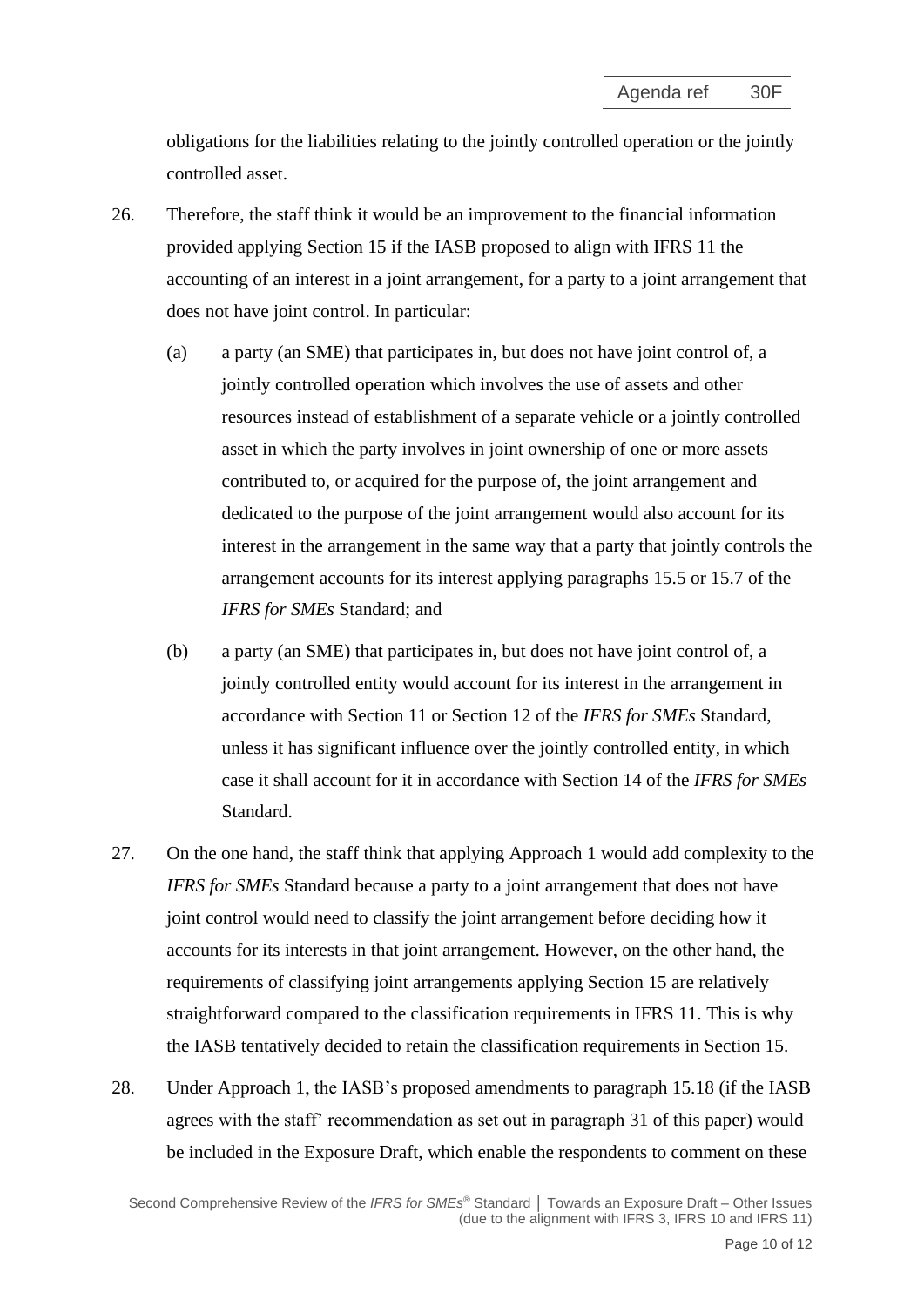amendments and the relevance of the requirements. If the IASB applies Approach 2 in the Exposure Draft, it may not be able to change to Approach 1 without re-exposure.

## *Approach 2*

- 29. Retaining unchanged paragraph 15.18 of the *IFRS for SMEs* Standard would avoid adding complexity to the Standard as set out in paragraph [27](#page-9-0) of this paper. However, retaining paragraph 15.18 would result in an accounting outcome that a party to a jointly controlled asset or a jointly controlled operation without having joint control accounts for its interests in the joint arrangement as a financial asset if the party does not exercise significant influence over the arrangement.
- <span id="page-10-1"></span>30. The staff note that given the IASB did not seek views on this matter in the Request for Information, respondents did not address this matter in their feedback, and then it is unclear whether this matter is relevant for SMEs.

#### *Staff recommendation*

- <span id="page-10-0"></span>31. Given the analysis in paragraphs [25](#page-8-0) to [30](#page-10-1) of this paper, the staff recommend Approach 1 that the IASB would propose:
	- (a) amending paragraph 15.18 of the *IFRS for SMEs* Standard to align with the requirements set out in paragraphs 23 and 25 of IFRS 11; and
	- (b) asking for further views in the *Invitation to Comment* of the Exposure Draft proposing amendments to the *IFRS for SMEs* Standard.

#### **Staff recommendations and question for the IASB**

- 32. In the light of the staff analysis, the staff recommend the IASB:
	- (a) propose amendments to Section 9 of the *IFRS for SMEs* Standard to align with the requirements: